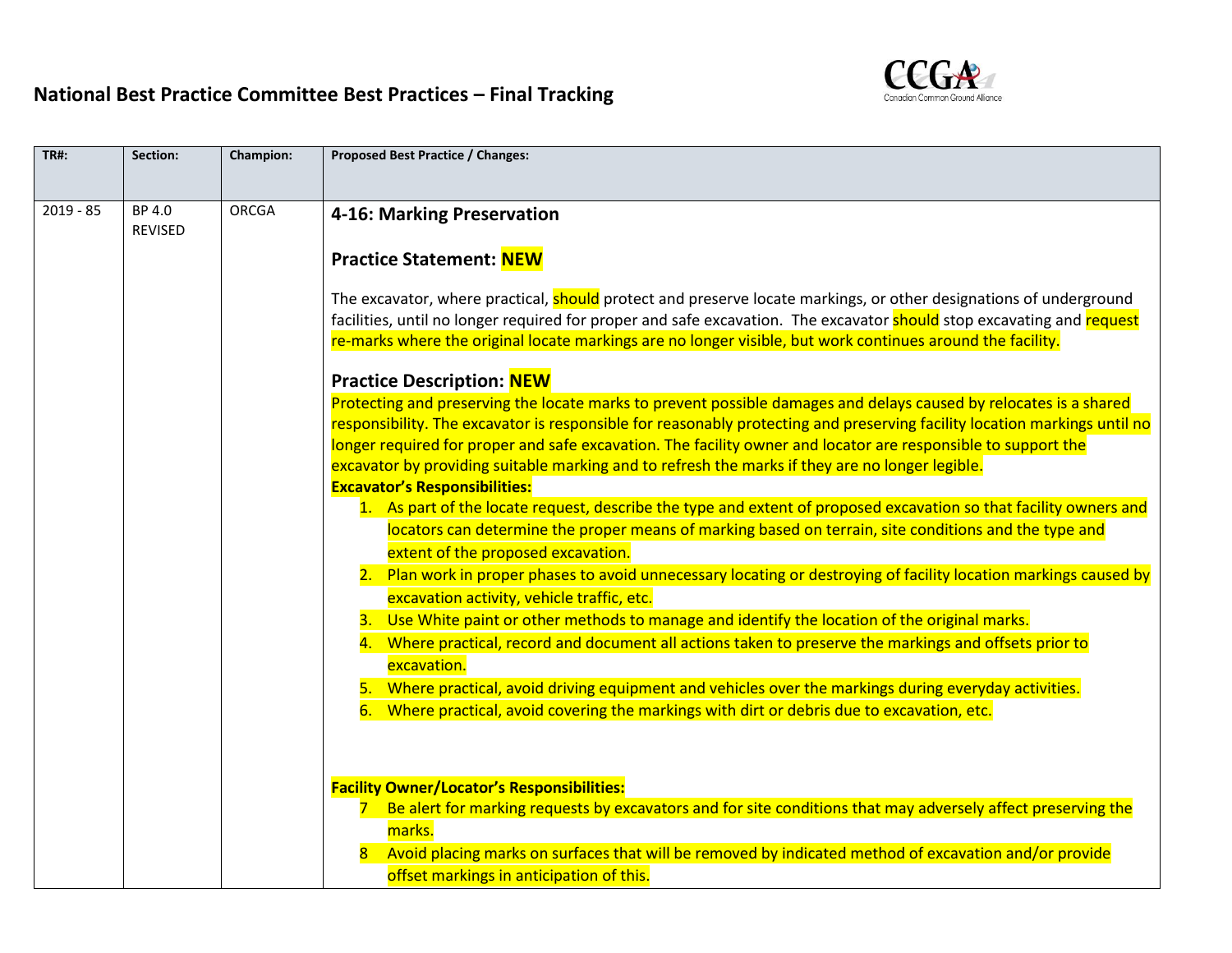

| Consider use of more permanent marking methods in hostile environments. These may include but are not |
|-------------------------------------------------------------------------------------------------------|
| limited to, semi- permanent paint, offset stakes, marker posts                                        |
| Reference:                                                                                            |
| <b>CGA Best Practice 5-17</b>                                                                         |
| Lone Star 811 Excavator Manual                                                                        |
|                                                                                                       |
|                                                                                                       |

| <b>Responding</b><br><b>Regional CGA</b> | Date | <b>Comments:</b>                                                                                                                                                                                                                                                                                                                                                  |
|------------------------------------------|------|-------------------------------------------------------------------------------------------------------------------------------------------------------------------------------------------------------------------------------------------------------------------------------------------------------------------------------------------------------------------|
| <b>BCCGA</b>                             |      |                                                                                                                                                                                                                                                                                                                                                                   |
| ABCGA                                    |      | As long as this pertains only to ground markings (must specify, as other locate types exist).                                                                                                                                                                                                                                                                     |
|                                          |      | 4-16 - Preservation of Ground Markings                                                                                                                                                                                                                                                                                                                            |
|                                          |      | <b>Practice Statement</b>                                                                                                                                                                                                                                                                                                                                         |
|                                          |      | The excavator, where practical, should protect and preserve ground markings, or other physical designations of underground facilities, until no<br>longer required for proper and safe excavation. The excavator should stop excavating and request re-marks where the original locate markings<br>are no longer visible, but work continues around the facility. |
|                                          |      | <b>Practice Description: NEW</b>                                                                                                                                                                                                                                                                                                                                  |
|                                          |      | The excavator is responsible for reasonably protecting and preserving facility location markings until no longer required for proper and safe<br>excavation. The excavator is responsible for requesting new markings when they are no longer visible.                                                                                                            |
|                                          |      | <b>Excavator's Responsibilities:</b>                                                                                                                                                                                                                                                                                                                              |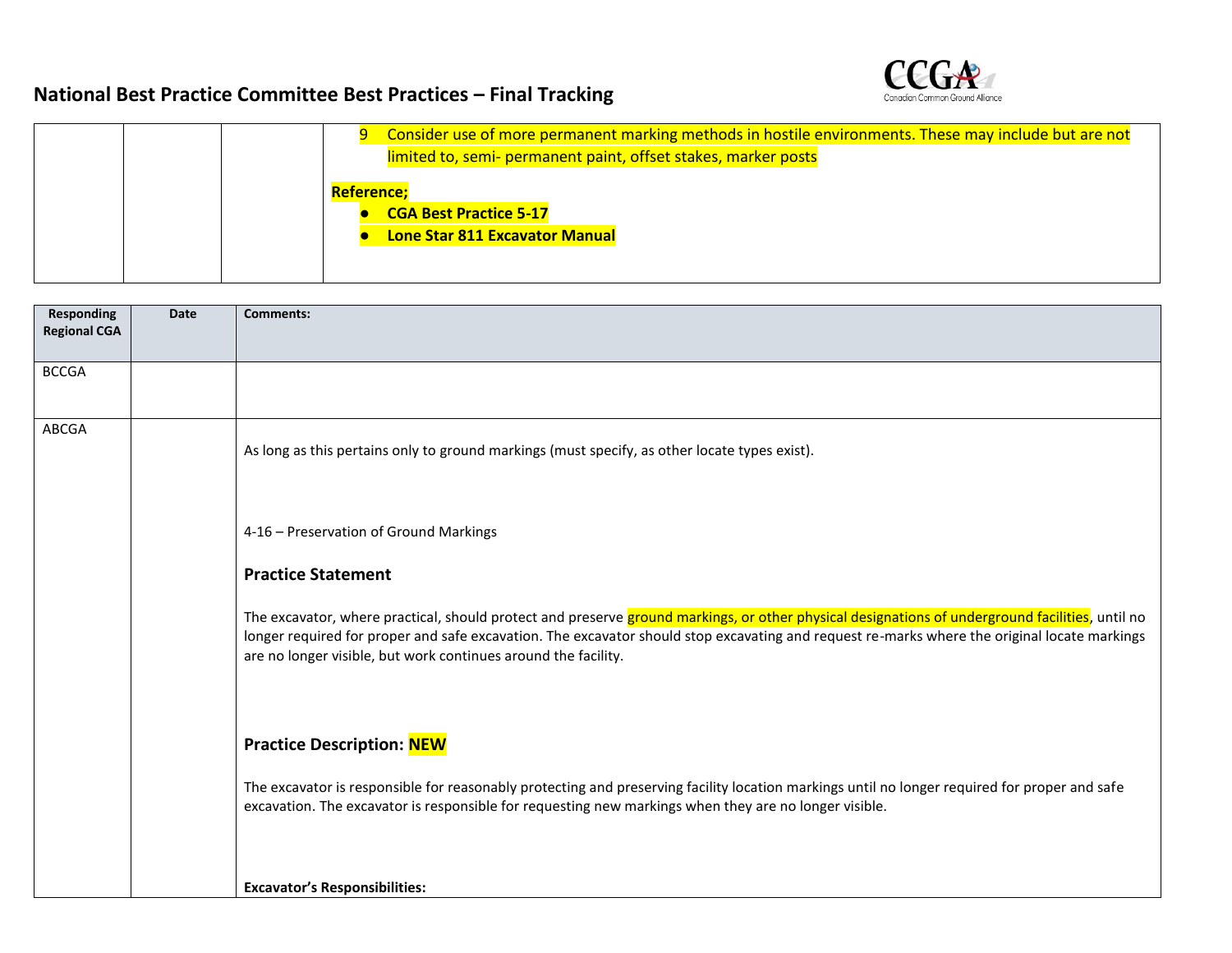

|             |            | 1. Plan work in proper phases to avoid unnecessary locating or destroying of facility location markings caused by excavation activity, vehicle<br>traffic, etc.                                                                                                                                                                                                                                                                                            |
|-------------|------------|------------------------------------------------------------------------------------------------------------------------------------------------------------------------------------------------------------------------------------------------------------------------------------------------------------------------------------------------------------------------------------------------------------------------------------------------------------|
|             |            | 2. Where practical, record and document all actions taken to preserve the markings                                                                                                                                                                                                                                                                                                                                                                         |
|             |            | 3. All steps taken to preserve markings must be sufficient to re-establish the original marks prior to excavation.                                                                                                                                                                                                                                                                                                                                         |
|             |            | 1. Removed - No connection to preserving marking.                                                                                                                                                                                                                                                                                                                                                                                                          |
|             |            |                                                                                                                                                                                                                                                                                                                                                                                                                                                            |
|             |            | 3. Remove - white paint would cause confusion with site boundaries. Other paint colours have caused investigation issues related to who put<br>what paint where and when. Suggest not including specific methods, but rather that method must be sufficient and recorded. Some excavators<br>are using GIS/Subsurface maps to record and preserve original line marks. Offsets requirements change with terrain, LOS, facility, etc too<br>many variables. |
|             |            | 6 and 7. Remove. redundant (see 2)                                                                                                                                                                                                                                                                                                                                                                                                                         |
|             |            | Facility owner responsibility - NONE. Remove.                                                                                                                                                                                                                                                                                                                                                                                                              |
| <b>SCGA</b> |            | "The excavator, where practical, should protect and preserve locate markings, or other designations of underground facilities,                                                                                                                                                                                                                                                                                                                             |
|             |            | until no longer required for proper and safe excavation. "Suggest removing "should" from this sentence, as it is redundant with                                                                                                                                                                                                                                                                                                                            |
|             |            | the "where practical" in the same sentence.                                                                                                                                                                                                                                                                                                                                                                                                                |
|             |            | The practice description is very lengthy. One suggestion to reduce the length is to delete aspects that are already covered in other                                                                                                                                                                                                                                                                                                                       |
|             |            | areas of the BP and summarize the rest of points into a few sentences. For instance, 3-8 reviews marking methods and 4-3 refers<br>to white lining, thus comments referring to this do not need to be repeated.                                                                                                                                                                                                                                            |
| <b>SCGA</b> | 2020-08-11 | "The excavator, where practical, should protect and preserve locate markings, or other designations of underground facilities,<br>until no longer required for proper and safe excavation. "Suggest removing "should" from this sentence, as it is redundant with<br>the "where practical" in the same sentence.                                                                                                                                           |
|             |            | The practice description is very lengthy. One suggestion to reduce the length is to delete aspects that are already covered in other<br>areas of the BP and summarize the rest of points into a few sentences. For instance, 3-8 reviews marking methods and 4-3 refers                                                                                                                                                                                    |
|             |            | to white lining, thus comments referring to this do not need to be repeated.                                                                                                                                                                                                                                                                                                                                                                               |
|             |            | Suggest removing Facility Owner/Locator responsibilities as this statement is in regards to preserving marks already completed.<br>The appropriate requirements for marking is discussed in other aspects of the BP manual, thus does not require repeating.                                                                                                                                                                                               |
|             |            | <b>Practice Statement: NEW</b>                                                                                                                                                                                                                                                                                                                                                                                                                             |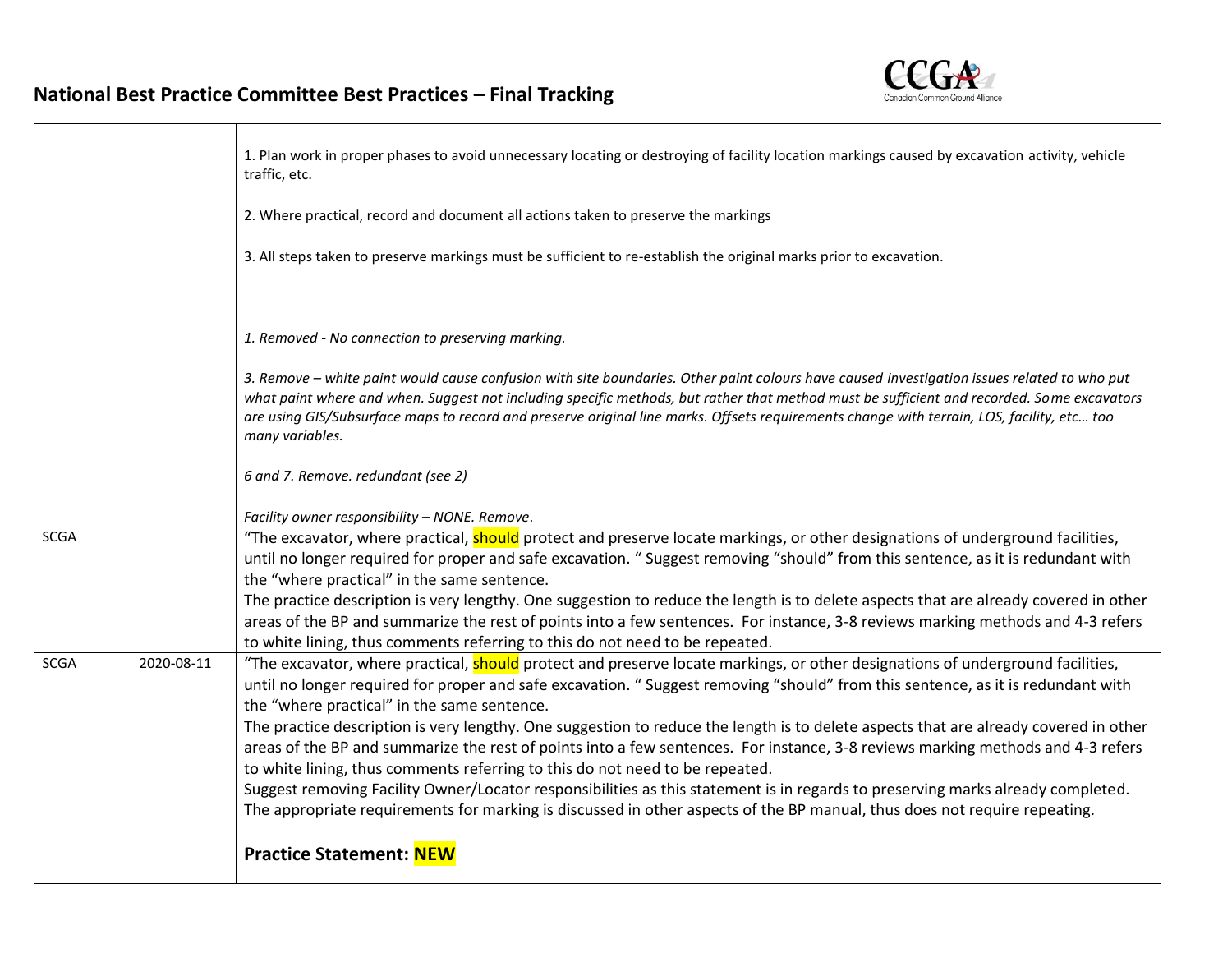

|               | The excavator, where practical, should protect and preserve locate markings, or other designations of underground facilities, until                 |
|---------------|-----------------------------------------------------------------------------------------------------------------------------------------------------|
|               | no longer required for proper and safe excavation. The excavator should stop excavating and request re-marks where the original                     |
|               | locate markings are no longer visible, but work continues around the facility.                                                                      |
|               |                                                                                                                                                     |
|               | <b>Practice Description: NEW</b>                                                                                                                    |
|               | The excavator is responsible for reasonably protecting and preserving facility location markings until no longer required for proper                |
|               | and safe excavation. The facility owner and locator are responsible to support the excavator by providing suitable marking and to                   |
|               | refresh the marks if they are no longer legible.                                                                                                    |
|               | <b>Excavator's Responsibilities:</b>                                                                                                                |
|               | 1. Plan work in proper phases to avoid unnecessary locating or destroying of facility location markings caused by excavation                        |
|               | activity, vehicle traffic, etc. Such as: avoid driving equipment and vehicles over the markings during everyday activities,                         |
|               | and avoid covering the markings with dirt or debris.                                                                                                |
|               |                                                                                                                                                     |
|               |                                                                                                                                                     |
|               | 2. Where practical, record and document all actions taken to preserve the markings and offsets prior to excavation.                                 |
|               |                                                                                                                                                     |
|               |                                                                                                                                                     |
|               |                                                                                                                                                     |
|               |                                                                                                                                                     |
|               |                                                                                                                                                     |
| <b>ORCGA</b>  |                                                                                                                                                     |
|               |                                                                                                                                                     |
|               |                                                                                                                                                     |
| QRCGA         | Section 3 is related to BP for the excavator, why add "Excavator's responsibilities". If Description practice not complete, we could add info.      |
|               | In the French version, we do not have "should" or "shall" or "must", we use the present. For example: The excavator preserves, takes, respects      |
|               | etc                                                                                                                                                 |
| <b>ATLCGA</b> | Do not agree. Suggest removing "should" from this BP, as some legislation states "Shall" (For example Alberta Pipeline Rules 63(2))                 |
|               | Agree with SCGA: "The practice description is very lengthy. One suggestion to reduce the length is to delete aspects that are already covered in    |
|               | other areas of the BP and summarize the rest of points into a few sentences. For instance, 3-8 reviews marking methods and 4-3 refers to            |
|               | white lining), thus comments referring to this do not need to be repeated." Also, it could be dangerous to mark facilities with white paint as this |
|               | colour is designated for parking the work area.                                                                                                     |
|               |                                                                                                                                                     |
|               | Additionally, some of the responsibilities listed for the excavator are actually Locator responsibilities.                                          |
|               | AB Pipeline Rules - 63(2) The person responsible for a ground disturbance shall keep all pipeline warning signs or markers referred to in section   |
|               | 60(4) visible and legible for the duration of the ground disturbance and shall replace or relocate them if necessary.                               |
|               | AB OHS Code Part 32 - 447(3) An employer must ensure that steps are taken to re-establish the locate marks for buried or concrete-embedded          |
|               | facilities if activities at the work site move or destroy the locate marks.                                                                         |